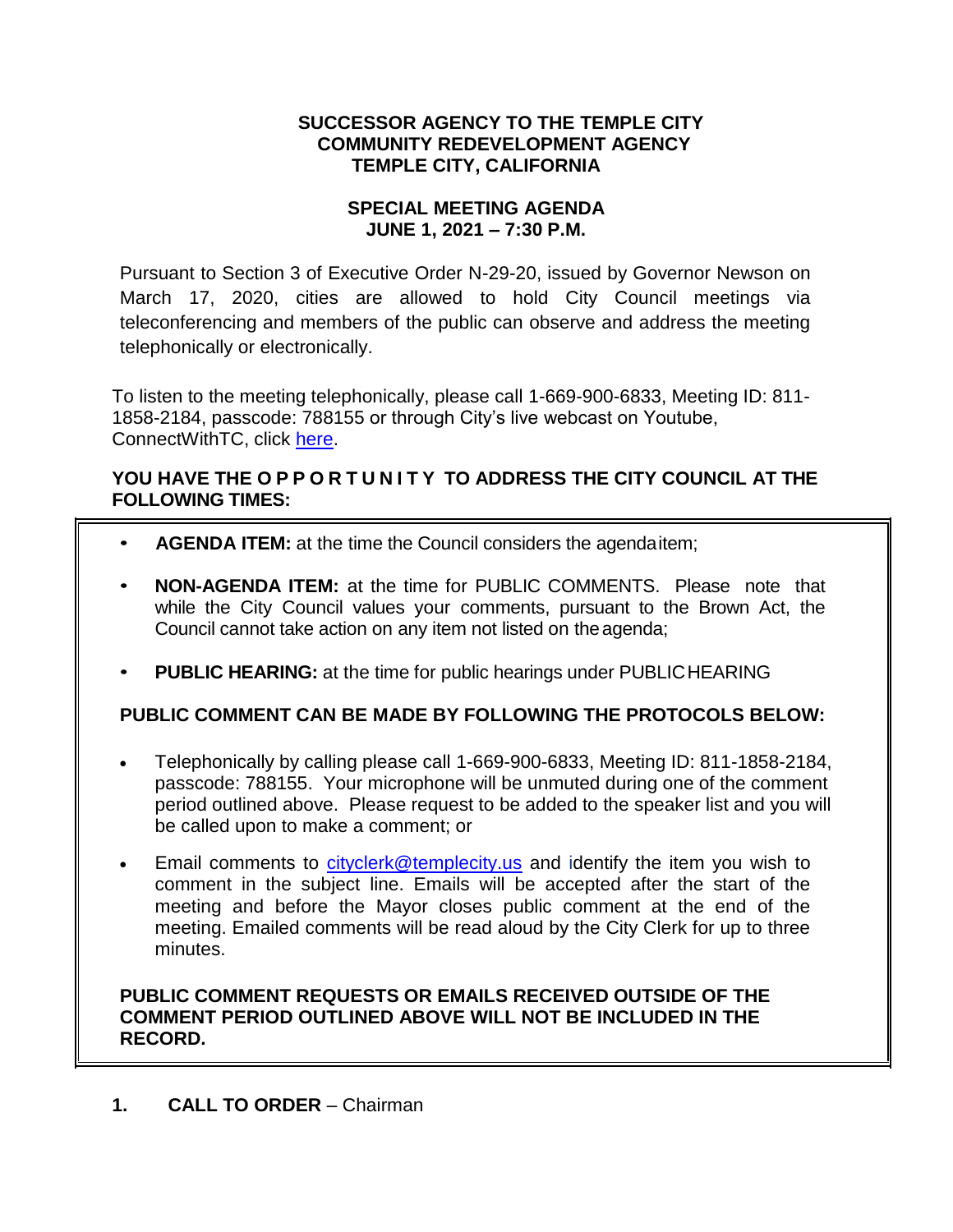Successor Agency to the Former Temple City Community Redevelopment Agency Agenda June 1, 2021 Page 2 of 3

#### **2. ROLL CALL** – Agency Members, Vice-Chair and Chair

#### **3. CONSENT CALENDAR**

All Consent Calendar items may be approved in a single motion as recommended unless removed for further discussion. If members of the Successor Agency or persons in the audience wish to discuss any matters listed on the Consent Calendar, please address them at this time.

Recommendation: Approve item A and B per recommendation.

#### A. [APPROVAL OF MINUTES](https://www.ci.temple-city.ca.us/DocumentCenter/View/16324/09-3A_SAM--2021-04-20)

The Successor Agency is requested to review and approve the Minutes of the Regular Successor Agency to the Former Temple City Community Redevelopment Agency meeting of April 20, 2021.

Recommendation: Approve.

#### B. [ADOPTION OF RESOLUTION NO. 21-5532-SA –](https://www.ci.temple-city.ca.us/DocumentCenter/View/16325/10-3B_Reso-No-21-5532-SA-60121---Warrants--Demands-FY-2020-21) APPROVAL OF [PAYMENT OF BILLS](https://www.ci.temple-city.ca.us/DocumentCenter/View/16325/10-3B_Reso-No-21-5532-SA-60121---Warrants--Demands-FY-2020-21)

The Successor Agency is requested to adopt Resolution No. 21-5532-SA authorizing payment of bills.

Recommendation: Adopt Resolution No. 21-5532-SA.

#### **4. UNFINISHED BUSINESS** – None

- **5. NEW BUSINESS** None
- **6. COMMUNICATIONS** None

#### **7. PUBLIC COMMENTS**

The Successor Agency will now hear public comments regarding items **not listed** on the agenda. The procedure to address the Successor Agency is highlighted on the first page of this agenda.

#### **8. UPDATE FROM EXECUTIVE DIRECTOR AND AGENCY COUNSEL**

#### **9. MATTERS FROM AGENCY MEMBERS**